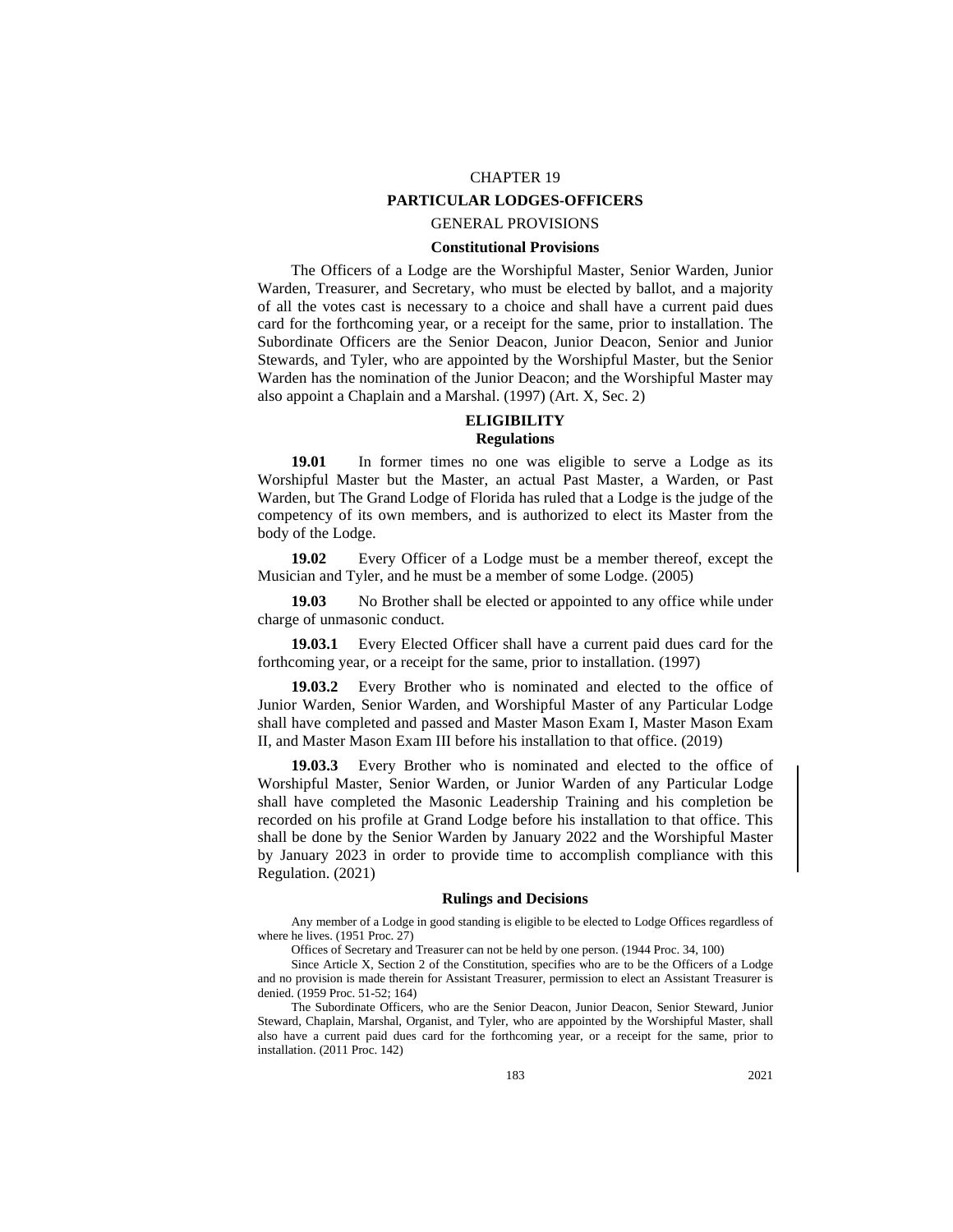## **ELECTION AND APPOINTMENT**

## **Constitutional Provisions**

The election and appointment of the Officers of Lodges shall take place at the first Stated Communication in December of each year and such Officers shall be installed on the anniversary of Saint John the Evangelist, or as soon thereafter as practical, and the Officers so elected and installed shall continue in office for one year and until their successors are duly elected and installed unless for good and sufficient reasons the Most Worshipful Grand Master has granted permission for the resignation and authorized an election to fill the vacancy and such other vacancies created by the election; *provided,* that if, from any cause, there should be no election at the time appointed for the annual election, it shall be the duty of the Worshipful Master to order an election at any time before or on the anniversary of Saint John the Evangelist. (Art. X, Sec. 4)

#### **Rulings and Decisions**

Section 2 of Article X of the Constitution requires that Lodge Officers be elected by ballot. on of the Officers of the Lodge or any of them by a show of hands, acclamation, or any other means other than secret ballot renders the election void and offices will be declared vacant if the improperly Elected Officers have been installed. (1966 Proc. 246)

If one written nomination is made for one or more office(s) and no other written nomination has been made for such office(s), a motion can be made from the floor to elect the nominated member by acclamation. Once the motion is seconded, the member(s) may be elected by a majority, show of hands vote by the members present, thereby completing the election process. If more than one member is nominated in writing for any office, a majority vote by written ballot is required to complete the election process for that office. (2016 Proc. 120)

The nomination form shall be read at the next Stated Communication after it is received by the Secretary of the Lodge and handled in the same manner as all other correspondence received by the Lodge Secretary and read again on the night of the Election of Lodge Officers. (2017 Proc. 116)

A member of a Florida Lodge may not hold any two or more Offices at the same time in any Lodge of which he is a member. The intent of this Ruling and Decision is to restrict any member from holding more than one Office at a time whether the Office is elected or appointed. (2017 Proc. 116)

## **Regulations**

**19.04** Dispensations cannot be issued to Lodges to hold their annual election of Officers prior to their first Stated Communication in December, nor to install their Officers prior to December  $27<sup>th</sup>$ , since both are prohibited by Article X, Section 4, of the Constitution.

#### **References**

Grand Master may grant Dispensation for election of Officers in the following cases:

- (a) When election did not take place as provided in Const. Art. X, Sec. 4.
- (b) When Officer-elect remains permanently beyond the Lodge jurisdiction.
- (c) When elective Officer declines installation and one cannot be elected before December 27.
- (d) To fill vacancies in elective offices. Reg. 6.11

#### **Regulations**

**19.05** The Master-elect of a Lodge, and not the retiring Master, has the sole right to appoint all the Officers who are to serve under him, the Senior Warden nominating the Junior Deacon.

2017 184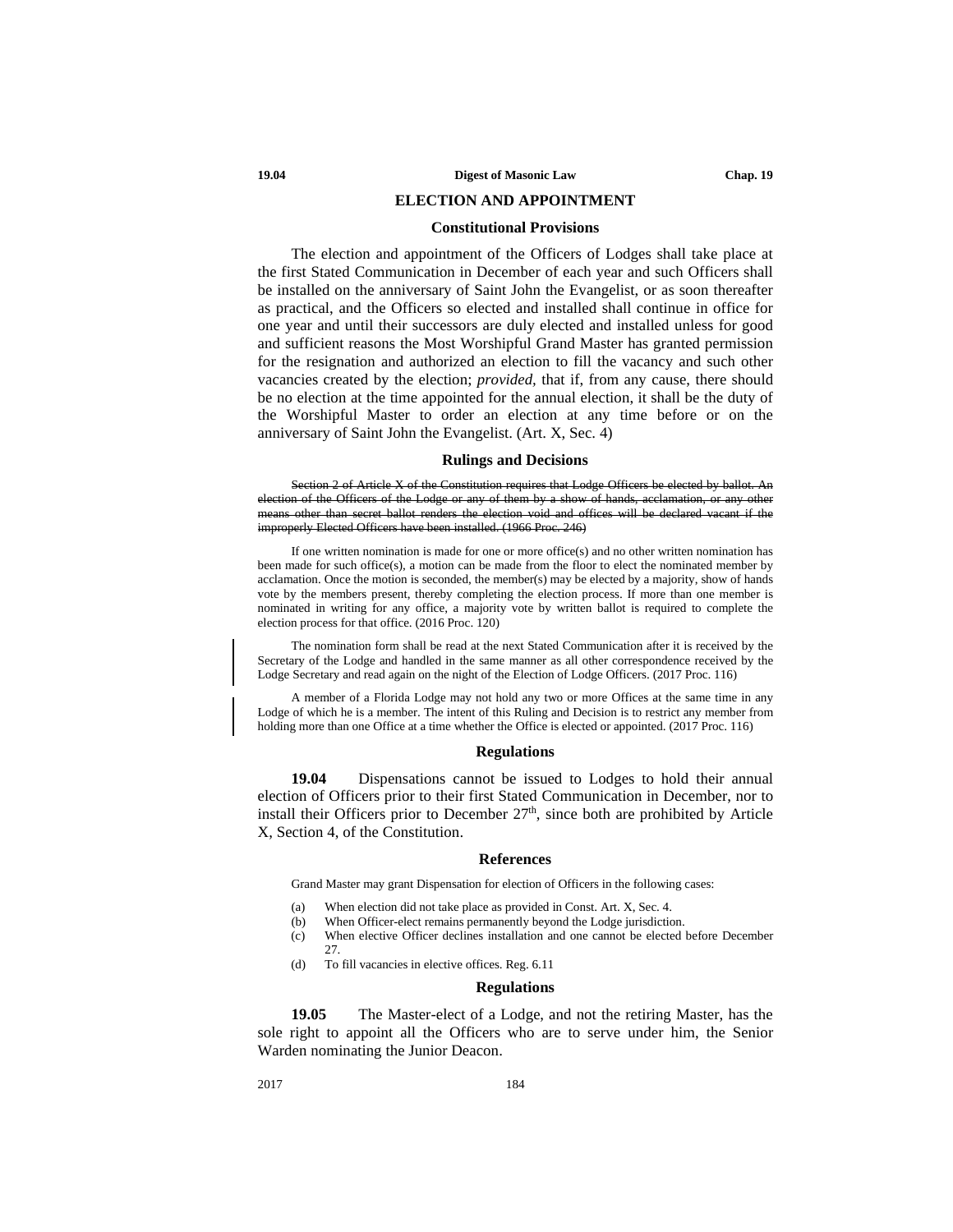#### **References**

It shall be the duty of the Secretary of each Lodge to certify to the Grand Secretary the names of the newly Elected Officers thereof immediately after election. Reg. 22.03

## **Rulings and Decisions**

Lodge Officers cannot be elected before first Stated Communication in December but may be elected any time up to December 27, but if election is not held during that period, Dispensation to hold election is necessary. (1942 Proc. 54)

Vacancy in office of Lodge Treasurer may be filled pro tempore by the Worshipful Master, but the Lodge may request Dispensation to fill the vacancy by election. (1959 Proc. 54, 160)

## **INSTALLATION**

## **Constitutional Provisions**

The last Master, or any Past Master of a Lodge, can install the Master-elect and he then can install the other Officers, but when the Grand Master or Deputy Grand Master or one of the District Deputy Grand Masters is present, it is his privilege to install the Officers. (Art. X, Sec. 9)

## **Regulations**

**19.06** It is not required for an Officer re-elected or re-appointed to be reinstalled, unless a term has intervened. (2021)

**19.07** The Master and Wardens-elect may decline installation, but they cannot resign after being installed unless for good and sufficient reasons the Most Worshipful Grand Master has granted permission for his resignation. (1997)

**19.08** The Officers-elect of a Lodge may be installed at a Called Communication, when duly called for that purpose.

**19.09** Public installation of Officers may hereafter be held by the Lodges in their territorial jurisdictions without Dispensation.

**19.10** The Worshipful Master, any Constitutional Acting Master, or any Past Master may install a Master-elect, but the Master-elect must be installed prior to installation of the other Officers.

**19.11** When a Brother has been duly elected to an office in a Lodge, installation cannot be refused upon the ground of an alleged pecuniary liability to the Lodge, unless charges be preferred.

**19.11.1** A regularly elected and installed Worshipful Master shall be accorded Grand Honors at the time of installation. No Grand Honors shall be accorded the Worshipful Master during public ceremonies of installation but when the Lodge resumes labor after guests and friends have retired from the Lodge Room private Grand Honors shall be accorded the newly installed Worshipful Master.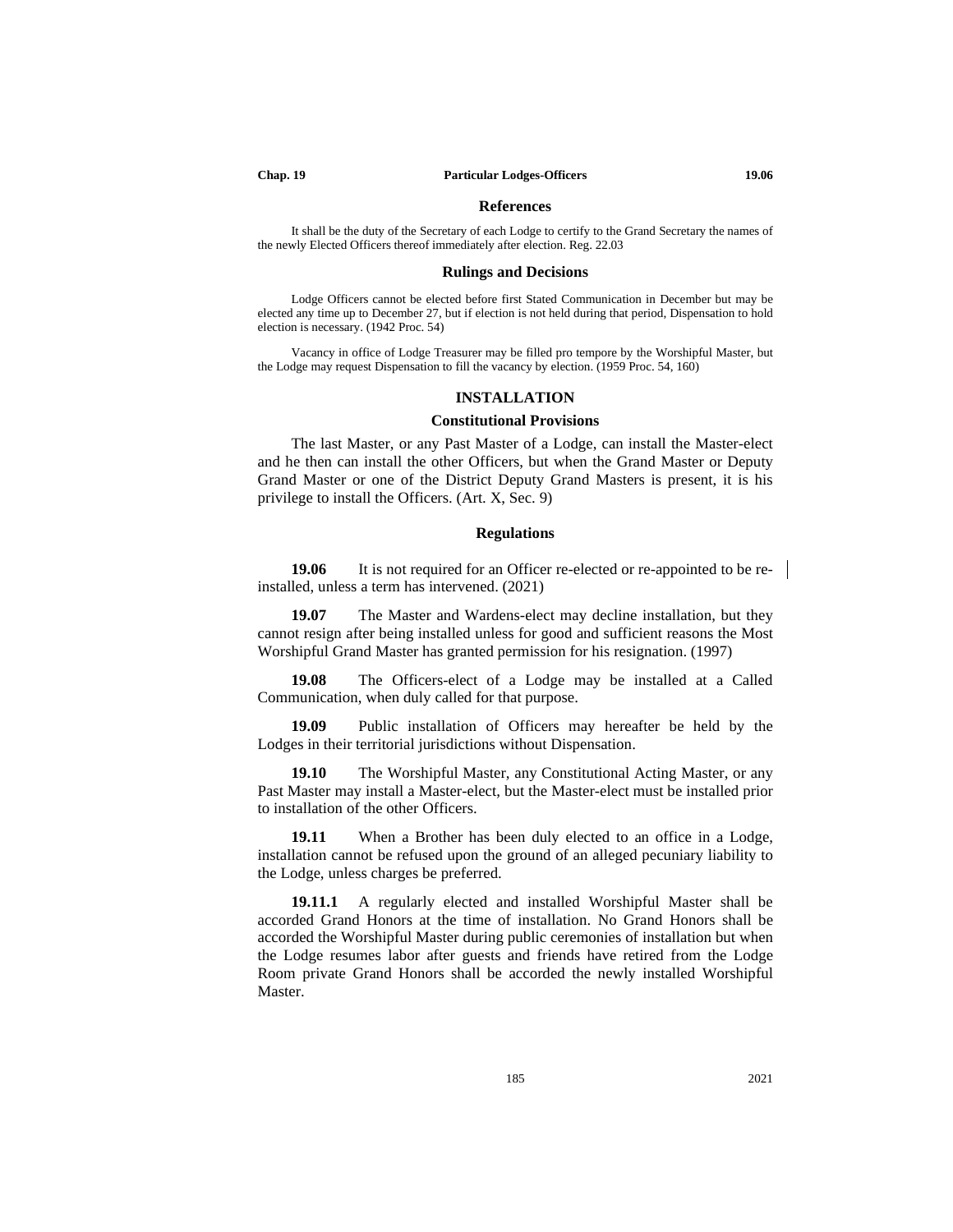#### **Digest of Masonic Law Chap. 19**

# **References**

A regularly elected Master is entitled to Grand Honors at time of his installation. Reg. 5.04

## **Rulings and Decisions**

Any Elected Officer of a Lodge has a clear right to refuse installation and when such refusal is made, the proper procedure is to request Dispensation to hold a special election to fill the office. (1954 Proc. 70)

Public installation of Officers may be held without Dispensation. (1942 Proc. 55)

It is permissible to use aprons, jewels, and other Lodge paraphernalia in public installation ceremonies. (1954 Proc. 70)

No business or ceremony of any kind is permitted at public meetings other than Installation of Officers. (1952 Proc. 32)

Installation of Officers on December 16 is irregular and proceedings shall abate. (1942 Proc. 55)

It is not the intent of our laws to permit the installation of any Lodge Officer by proxy. (1954 Proc. 59)

Worshipful Master may be installed at home or in hospital when confined thereto because of illness on regular date for installation if the Lodge so desires. (1960 Proc. 124)

Only a Master Mason may take an active part in the Installation Ceremony of the Elected or Appointed Lodge Officers. It shall be the installing Marshal's duty to invest the Officers to be installed with the insignia of his office. (2012 Proc. 143-144)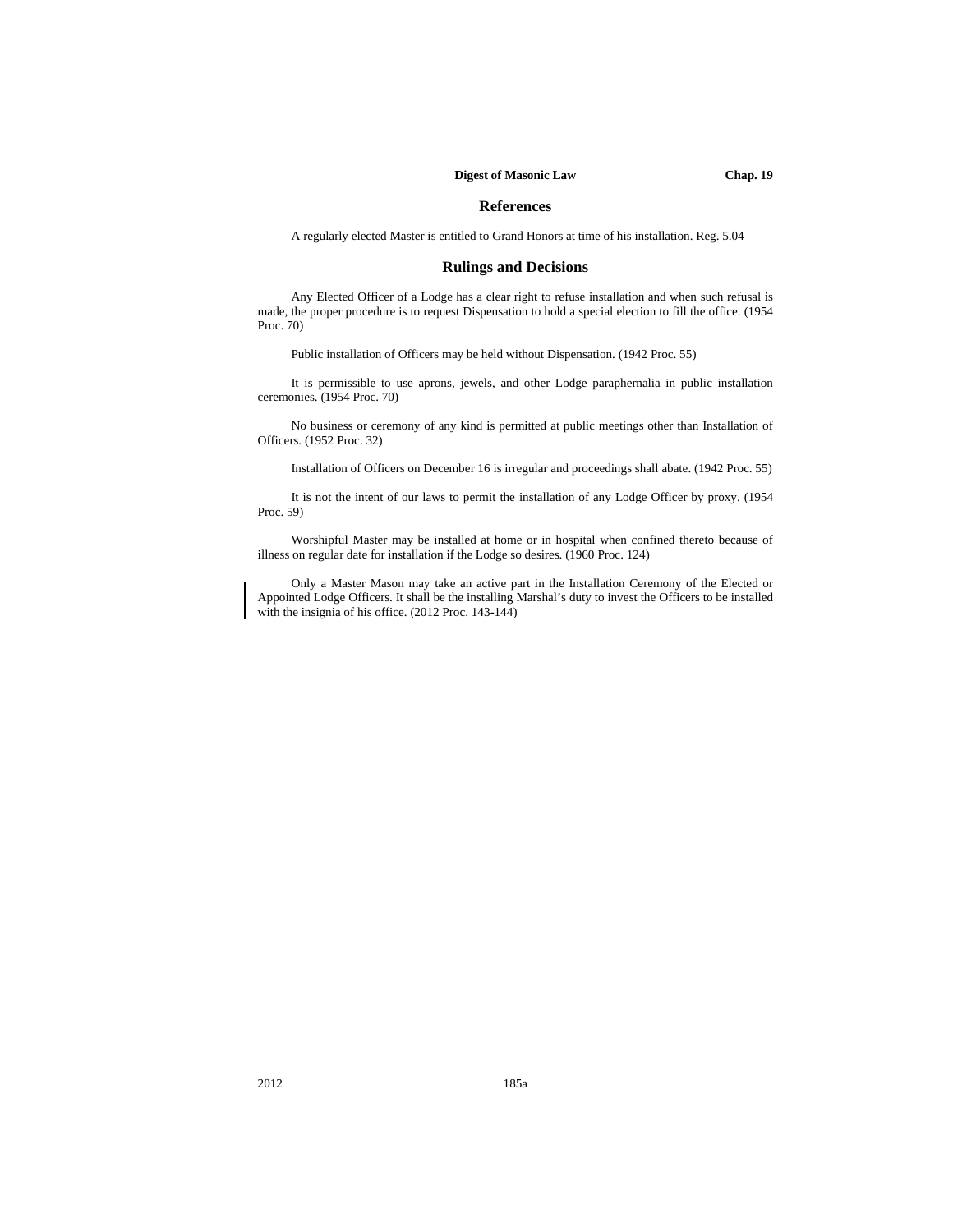**Chap. 19 Particular Lodges-Officers**

# **TERM, RESIGNATION, SUSPENSION, VACANCIES, AND SUCCESSION IN OFFICE**

## **Constitutional Provisions**

The Master and Wardens of a Lodge cannot resign during the year for which they are elected and installed unless for good and sufficient reasons the Most Worshipful Grand Master has granted permission for his resignation. If by death, removal from the jurisdiction, or other cause, the Master becomes incapable to perform the duties of his office, the Senior Warden succeeds to all powers, duties, and responsibilities of the Master, and the Senior Warden's place in the West must be filled by pro tempore appointment, from time to time; and if from any of the like causes the Master and Senior Warden should both be rendered incapable of performing the duties of Master of the Lodge, then the Junior Warden succeeds to all the powers, duties, and responsibilities of the Master, and the South must be filled, from time to time, by pro tempore appointment. But the Junior Warden cannot succeed to the seat in the West, when vacant, by absence of the Senior Warden. (1997) (Art. X, Sec. 11)

The election and appointment of the Officers of Lodges shall take place at the first Stated Communication in December of each year and such Officers shall be installed on the anniversary of Saint John the Evangelist, or as soon thereafter as practical, and the Officers so elected and installed shall continue in office for one year and until their successors are duly elected and installed unless for good and sufficient reasons the Most Worshipful Grand Master has granted permission for the resignation and authorized an election to fill the vacancy and such other vacancies created by the election; *provided*, that if, from any cause there should be no election at the time appointed for the annual election, it shall be the duty of the Worshipful Master to order an election at any time before or on the anniversary of Saint John the Evangelist. (1997) (Art. X, Sec. 4)

The Master and Wardens of a Lodge cannot be tried by the Lodge; but complaint may be made against them or either of them to the Grand Master by not less than seven members of the Lodge, and he may investigate the matter, and file charges or direct that charges be filed for Grand Lodge Trial as provided by Grand Lodge Regulations. The Grand Master may suspend the accused from office pending trial of the charges. (1985) (Art. X, Sec. 5)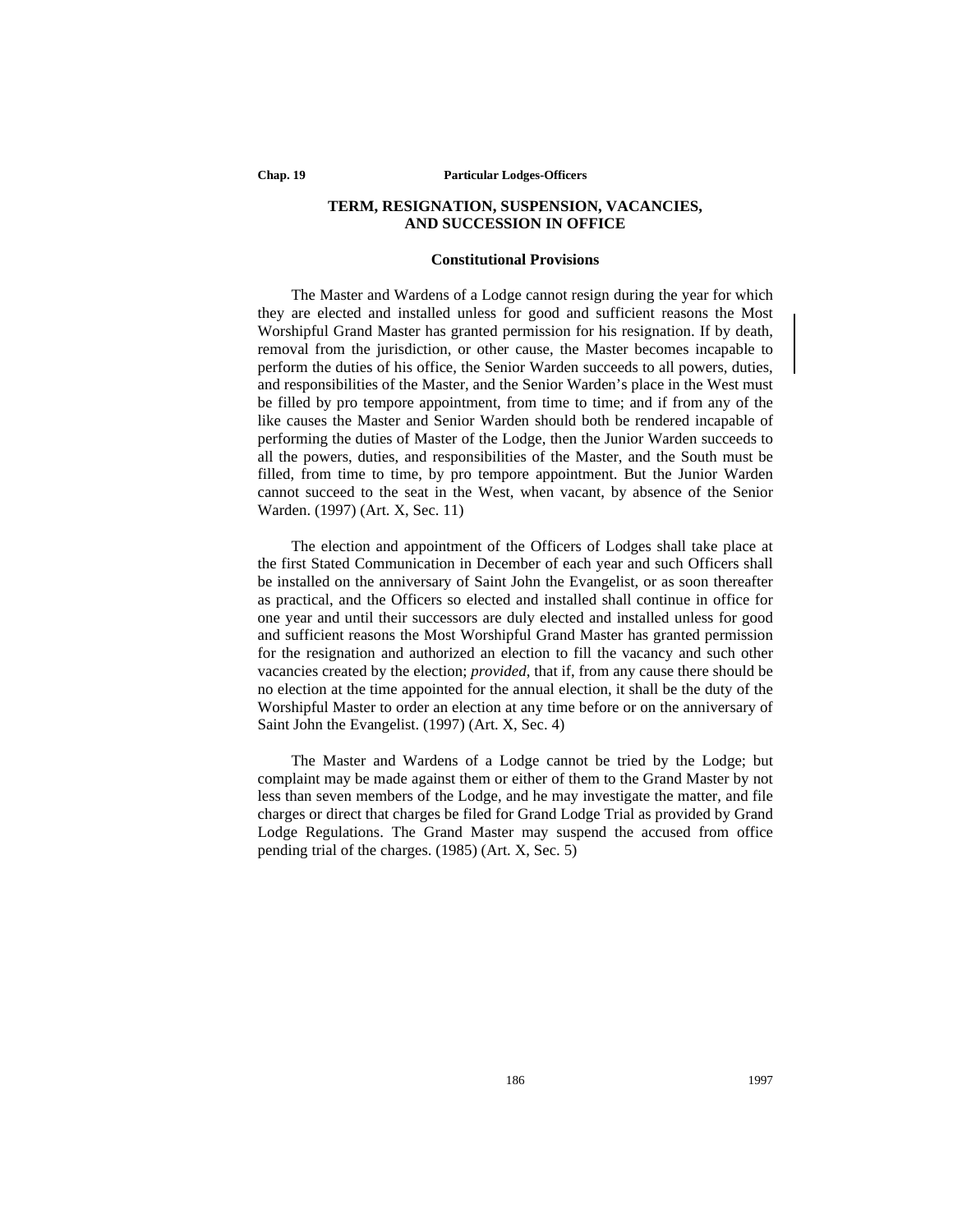# **19.12 Digest of Masonic Law Chap. 19**

# **Regulations**

**19.12** A Particular Lodge does not have jurisdiction to conduct trial of its Worshipful Master and Wardens in office but charges may be filed against any of them as provided in Regulation 44.77. If the Grand Master shall determine that the charges are in proper form and state an offense against Masonic Law and enters order for Trial Commission as provided in Regulation 44.77, he may in his discretion, suspend the accused from office pending trial and disposition of the charges.

A Particular Lodge has penal jurisdiction over all of its other Officers. (1982)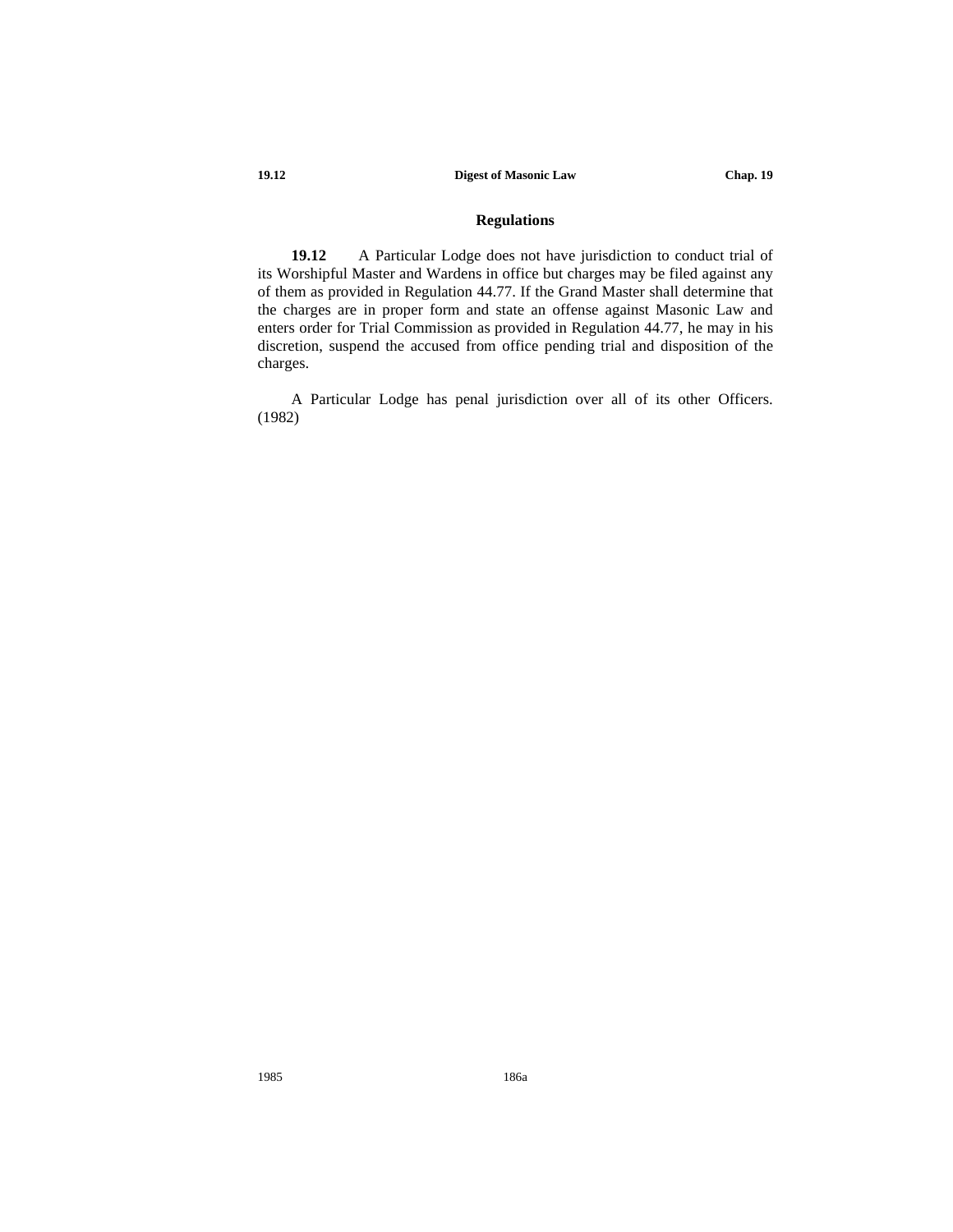#### **Chap. 19 Particular Lodges-Officers 19.13**

**19.13** Art. X, Sec. 21 of the Constitution, provides that any member of a Lodge can dimit, but Art. X, Sec. 11 makes a distinction between members and Masters and Wardens by inhibiting the resignation of Masters and Wardens during their term of office, and as dimitting has the same force as resigning, so far as giving up office is concerned, it logically follows that Masters and Wardens cannot dimit.

**19.14** The term of office begins with installation and terminates only by regular succession, death, Constitutional removal from office, or Constitutional suspension or expulsion from the Lodge, permanent removal from the Lodge jurisdiction, and forfeiture of Charter.

Any Officer of the Lodge except the Worshipful Master, Senior Warden, and Junior Warden may resign with the consent of the Lodge. Appointive Officers of the Lodge may be removed from office by the Worshipful Master for good cause after notice to the Officer and the consent or approval of the Lodge.

**19.15** Permanent removal from the jurisdiction vacates any office, but does not forfeit membership.

**19.16** The offices of Master, Grand Master, Deputy Grand Master, and District Deputy Grand Master are clearly incompatible with each other and therefore, no two of them can be held by an individual at one and the same time. If a Brother holding any of said offices accepts either of the others, such acceptance is a surrender of the office so held, and it at once becomes vacant.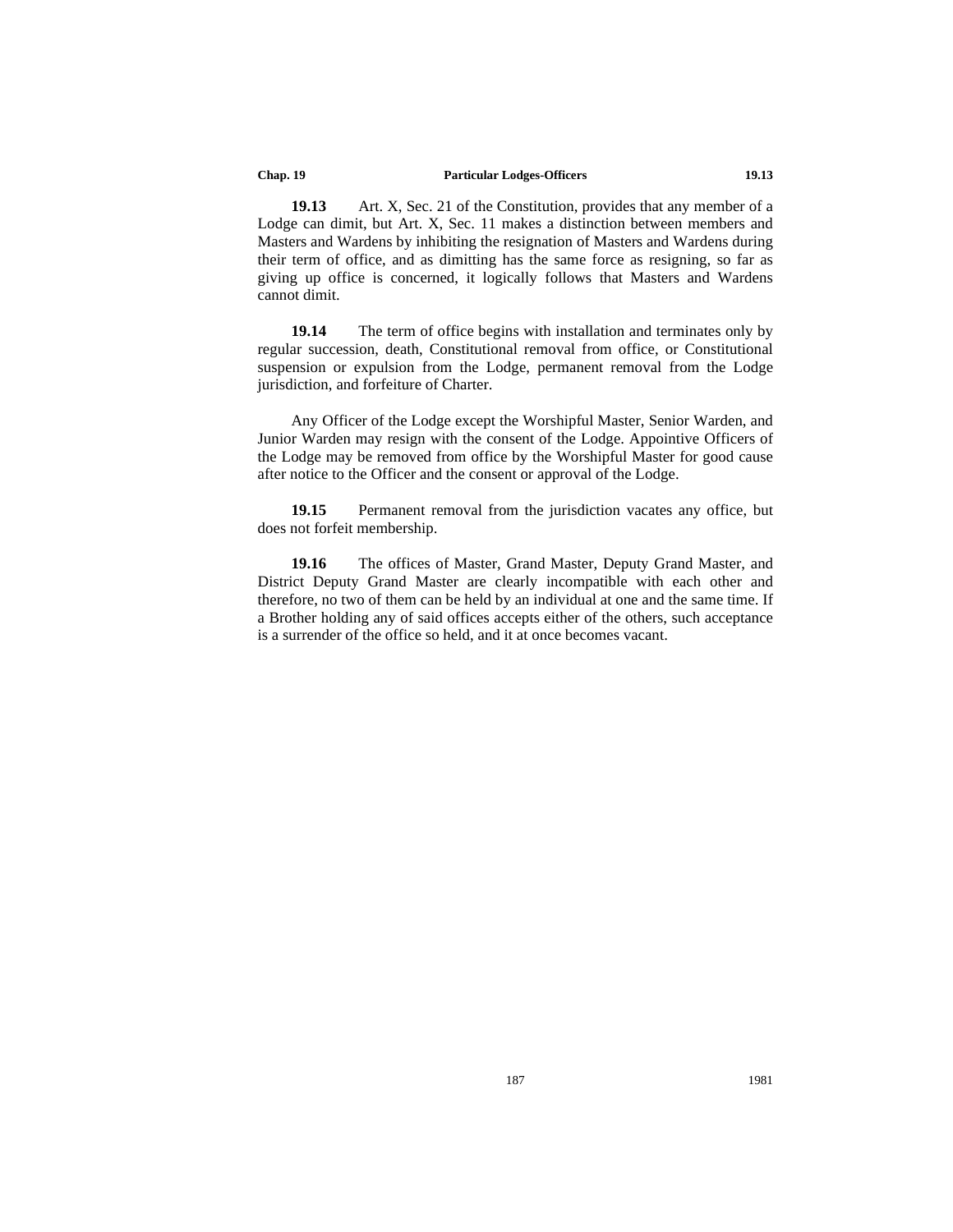## **19.17 Digest of Masonic Law Chap. 19**

**19.17** The continuous absence of the Master of a Lodge from its jurisdiction is not sufficient ground for his removal from office. In his absence, the Senior and Junior Wardens, in succession, become Master pro tem, and succeed to the duties of the office.

**19.18** The Master of a Chartered Lodge cannot be a petitioner of a Lodge U.D.

**19.19** The Master and Wardens of a Particular Lodge cannot resign during the year for which they are elected and installed unless for good and sufficient reasons the Most Worshipful Grand Master has granted permission for his resignation. If by death, removal from the jurisdiction of the Lodge, or other causes, the Master becomes incapable to perform the duties of the office, the Senior Warden and in succession the Junior Warden succeeds to all the powers, duties and responsibilities of the Master, and the Senior Warden's place or the Junior Warden's place must be filled by pro tempore appointment from time to time. The Junior Warden cannot succeed to the seat in the West when vacant by the absence of the Senior Warden. Under Article VI, Section 4 of the Constitution, the Grand Master may allow the Lodge to elect a Worshipful Master and fill any vacancies caused thereby if deemed for the good of Masonry. (1997)

**19.20** Vacancies in elective offices (except Worshipful Master), can be permanently filled only by Dispensation, but the Master may make pro tempore appointments from time to time.

19.21 When a vacancy occurs in the office of Senior or Junior Warden, the station may be filled pro tempore from time to time, or the Grand Master may be asked to grant a Dispensation to elect a successor for the unexpired term.

**19.22** The offices of Master and Grand Master are never vacant, for succession being instanter, there is no interim.

#### **References**

Terms of all Officers terminate if Lodges consolidate. Reg. 16.03

#### **Rulings and Decisions**

Temporary absence of Senior Warden from Jurisdiction does not affect his status as Senior Warden. (1944 Proc. 34)

Vacancy in office of Lodge Treasurer may be filled pro tempore by Worshipful Master until next annual election but, by Dispensation, Lodge may hold election to fill such vacancy. (1943 Proc. 77)

Master of Lodge is without authority to remove Junior Warden and likewise without authority to submit question of removal of Junior Warden from office to the members of the Lodge. (1955 Proc. 131)

When the Master of a Lodge regularly elected and installed removes himself permanently from the jurisdiction of the Lodge prior to expiration of his term, and thus vacates the office of Master, he is nevertheless entitled to recognition as and privileges